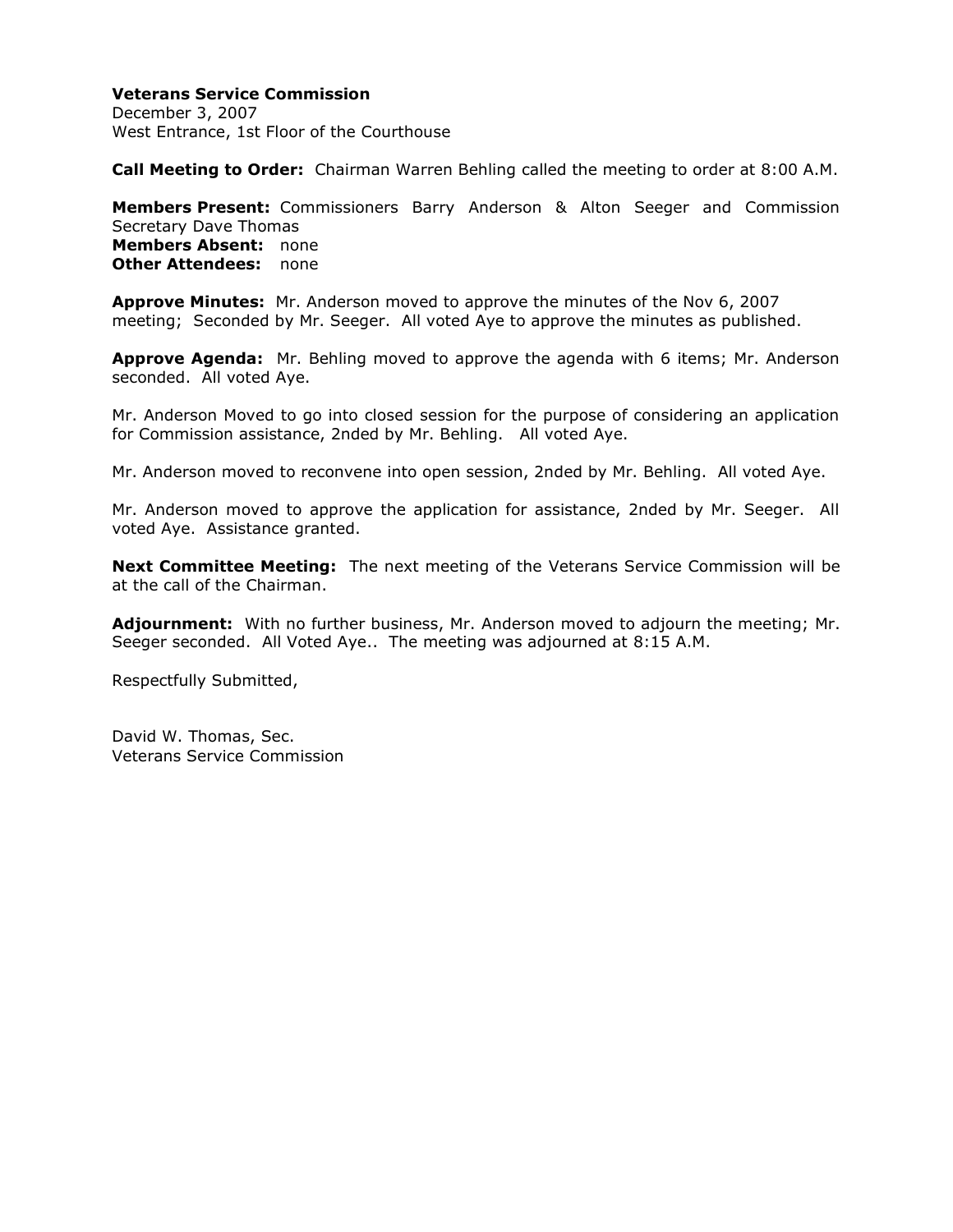# **Veterans Service Commission**

November 6, 2007 West Entrance, 1st Floor of the Courthouse

**Call Meeting to Order:** Chairman Warren Behling called the meeting to order at 8:00 A.M.

**Members Present:** Commissioners Barry Anderson & Alton Seeger and Commission Secretary Dave Thomas **Members Absent:** none **Other Attendees:** none

**Approve Minutes:** Mr. Anderson moved to approve the minutes of the October 1, 2007 meeting; Seconded by Mr. Seeger. All voted Aye to approve the minutes as published.

**Approve Agenda:** Mr. Seeger moved to approve the agenda with 6 items; Mr. Anderson seconded. All voted Aye.

Mr. Anderson Moved to go into closed session for the purpose of considering an application for Commission assistance, 2nded by Mr. Seeger. All voted Aye.

Mr. Anderson moved to reconvene into open session, 2nded by Mr. Seeger. All voted Aye.

Mr. Anderson moved to approve the application for assistance, 2nded by Mr. Seeger. All voted Aye. Assistance granted.

**Next Committee Meeting:** The next meeting of the Veterans Service Commission will be at the call of the Chairman.

**Adjournment:** With no further business, Mr. Anderson moved to adjourn the meeting; Mr. Behling seconded. All Voted Aye.. The meeting was adjourned at 8:18 A.M.

Respectfully Submitted,

David W. Thomas, Sec. Veterans Service Commission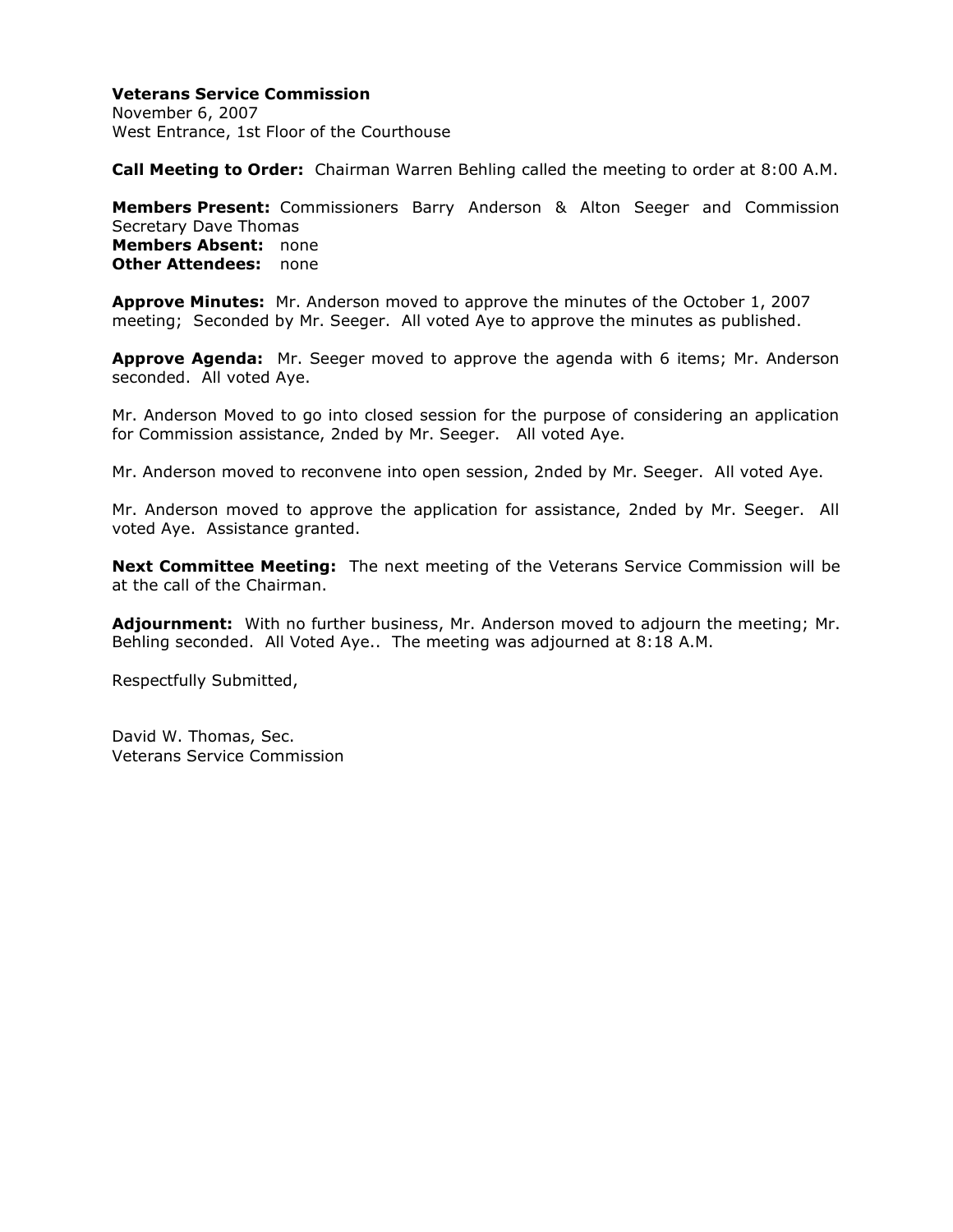### **M I N U T E S: TAYLOR COUNTY VETERANS SERVICE COMMISSION Meeting of Oct. 1, 2007**

The meeting was called to order by Chairman Warren Behling at 8:30 A M in the West entrance, first floor of the Courthouse. Present were Commissioners Alton Seeger & Barry Anderson and Secretary Dave Thomas, There were no members absent.

Mr. Anderson moved to approve the minutes of the last meeting (8/23/07). The motion was 2nded by Mr. Seeger. Motion Carried.

Mr. Anderson moved to convene into closed session for the purpose of considering applications for Commission assistance. The motion was 2nded by Mr. Seeger. All voting Aye.

Mr. Seeger moved to reconvene into open session for the purpose of taking action on the applications for assistance. The motion was 2nded by Mr. Anderson. Motion Carried All voting aye.

Mr. Anderson moved to approve assistance for application #1, 2nded by Mr. Seeger. All voting aye, motion carried.

Mr. Anderson moved to approve assistance for application #2, 2nded by Mr. Seeger. All voting aye, motion carried.

Mr. Behling gave a brief report on the meeting of the State Association of County Veterans Service Commissions held in Waupaca County on Sept. 14, 2007. The Langlade County CVSO is the new Secretary/Treasurer for the Association. Resolutions were acted upon, and discussion held on making the meeting subject matter more relevant to the Commissions.

Sec. Thomas, advised the Commissioners that the 2008 Commission budget request for \$ 5,000.00 was approved by the Budget Review Committee, and the County Board of Supervisors.

Mr. Anderson moved to adjourn the meeting, 2nded by Mr. Seeger. The Motion Carried, and the meeting was adjourned at 9:00 A.M.

Respectfully Submitted,

David W. Thomas, Sec. Veteran's Service Commission.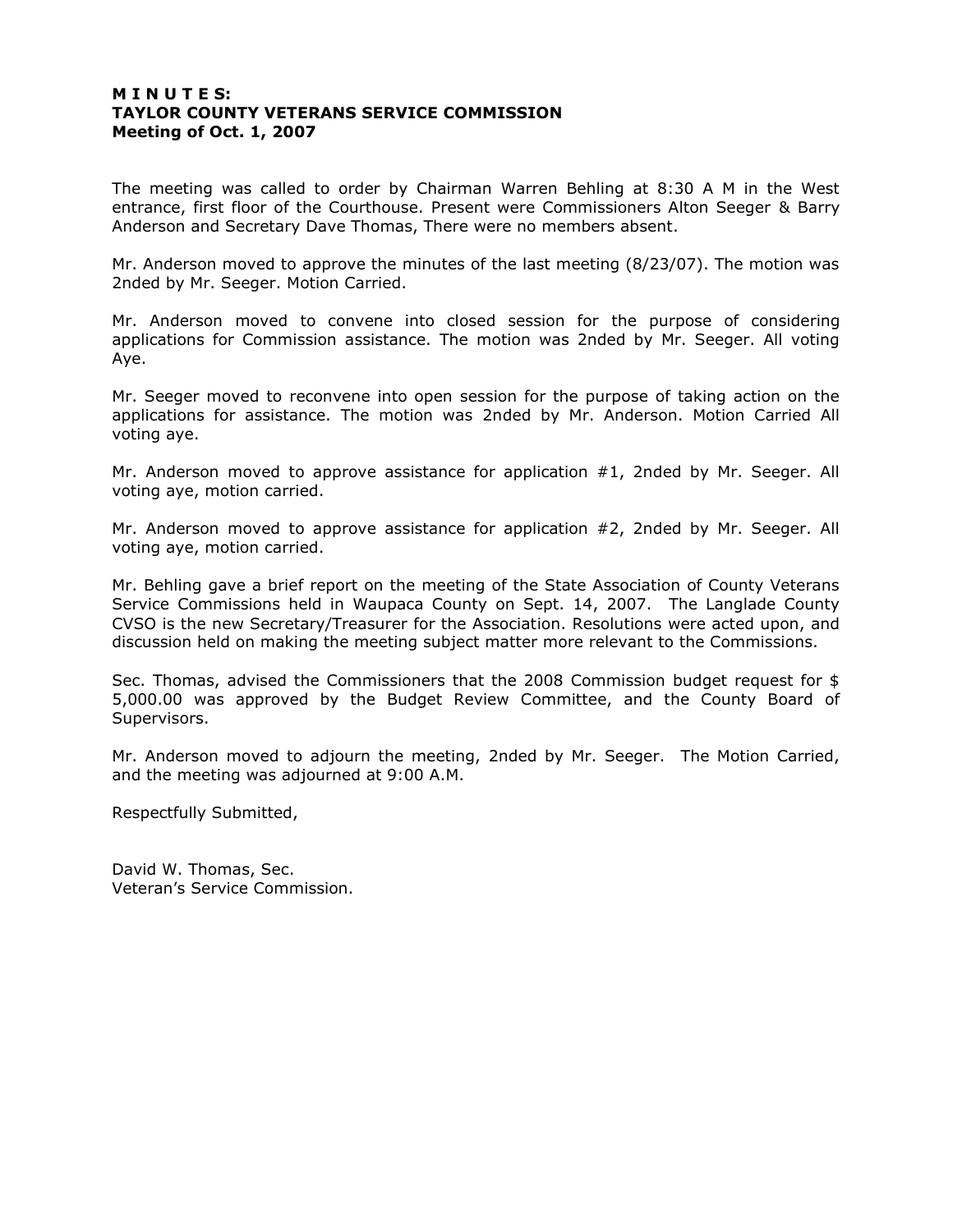### **M I N U T E S: TAYLOR COUNTY VETERANS SERVICE COMMISSION Meeting of Aug. 23, 2007**

The meeting was called to order at 8:30 A.M. by Chairman Warren Behling. Commission member Alton Seeger was present. Commission member Barry Anderson was excused. Also present were Veterans Service Committee members Jim Seidl, and Rollie Thums. The meeting took place in the west entrance,  $1<sup>st</sup>$  floor of the courthouse.

The minutes of the last meeting were sent out with the meeting notice. Mr. Seeger moved to accept the minutes as published, 2nded by Mr. Behling. Motion Carried.

The year-to-date activity of the Commission was reviewed. To date the Commission has expended \$4,320.35 in Aid to Veterans. \$2,419.20 was spent on grave flags for Memorial Day 2007 & 2008. Remaining balances for the Commission should be sufficient to get to the end of the year.

Discussion followed on the possibility of picking up the cemetery grave flags earlier after Memorial Day so that the flags could be used for more than one year. This is done at the State and National Veterans' cemeteries, and in many community cemeteries. The majority of the flags placed in Taylor county cemeteries are placed by the Veterans Service Organization members. They would be the ones responsible for picking up the flags as well. Mr. Seeger suggested that the CVSO contact the veterans' service organizations and get some feedback from them on this issue. The commission and committee will again look at this after responses have been received from the organizations.

The 2008 budget request for the Commission was then addressed. In light of the balances remaining, and the fact that the Commission's budget is a non-lapsing account, it was felt that the normal \$5,000.00 annual request would be sufficient for 2008. This is the same amount that had been granted annually to the Commission for many years. Mr. Behling moved to request \$5,000.00 for 2008 for the Commission, 2nded by Mr. Seeger. Motion Carried.

The commissioners then considered the annual meeting notice of the Wisconsin State Association of County Veterans Service Commissions. The annual meeting will be held on Sept. 14, 2007 in Waupaca. Registration is \$15.00 per person, and 2008 annual dues of \$20.00 for the commission are also payable. Mr. Behling moved to approve the payment of the 2008 dues and registration for himself, Mr. Seeger and Mr. Thomas, to attend the annual meeting. Motion Carried.

There being no further business to come before the meeting, Mr. Seeger moved to adjourn, 2nded by Mr. Behling. Motion Carried. The meeting was adjourned at 8:55 A.M.

Respectfully Submitted,

David W. Thomas, Sec. Veteran's Service Commission.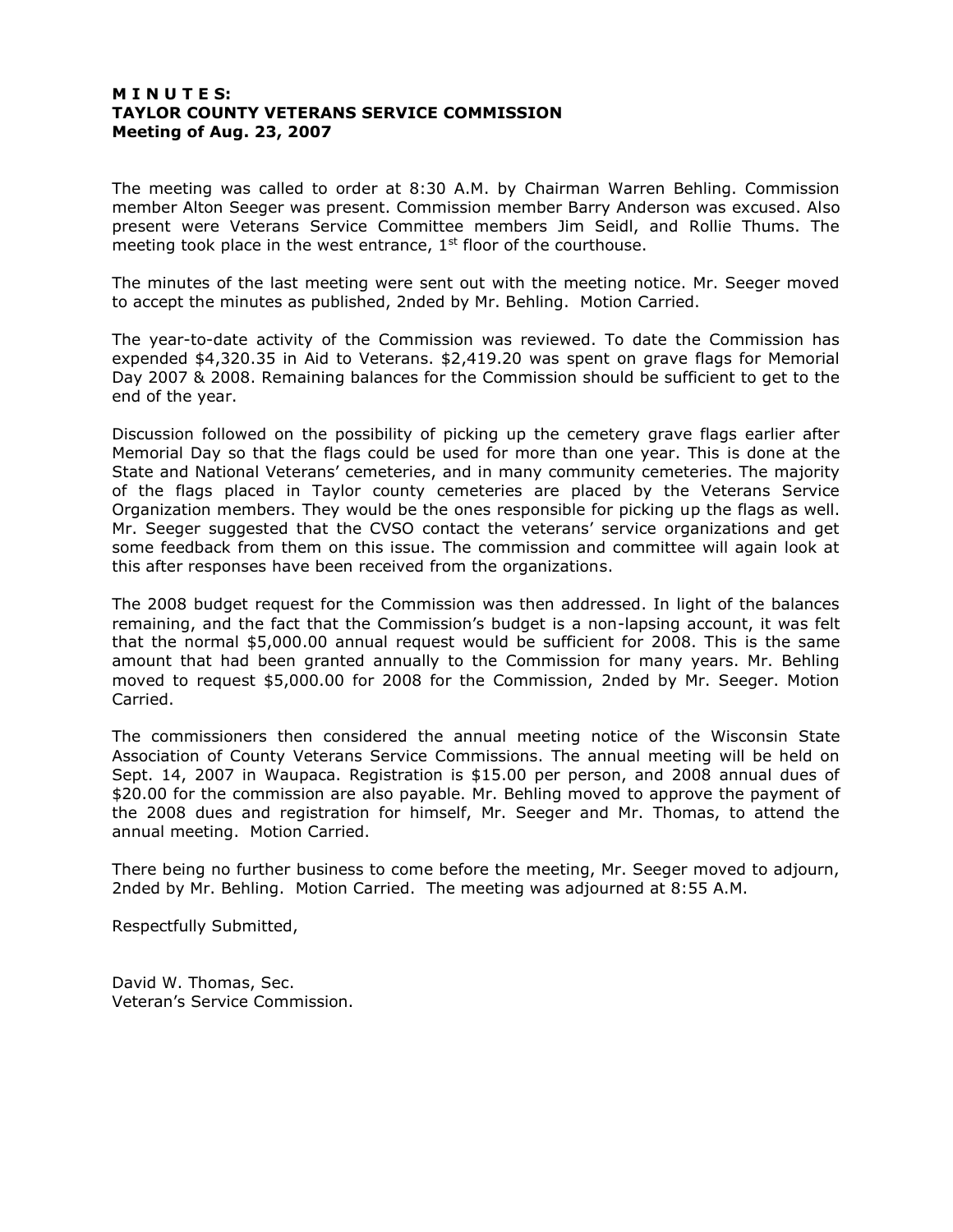### **M I N U T E S: TAYLOR COUNTY VETERANS SERVICE COMMISSION Meeting of May 7, 2007**

The meeting was called to order at 8:30 A.M. in the West Entrance,  $1^{st}$  floor of the Courthouse by Chairman Warren Behling. Present were Commissioners Barry Anderson and Alton Seeger, and Sec. Dave Thomas.

The minutes of the January 15, 2007 meeting had been sent out with the meeting notice. Mr. Anderson moved to approve the minutes as published, 2nded by Mr. Seeger. Motion Carried.

Mr. Seeger moved to go into closed session for the purpose of considering an application for financial assistance. The motion was 2nded by Mr. Anderson, all voted Aye. Copies of the application had been sent to the Commissioners with the meeting notice.

Mr. Seeger moved to reconvene into open session, 2nded by Mr. Anderson. All voted aye. Motion Carried.

Mr. Anderson moved to approve the application for assistance, 2nded by Mr. Seeger. All voted aye, Motion Carried.

Mr. Anderson moved to adjourn the meeting, 2nded by Mr. Seeger. Motion carried. The meeting was adjourned at 8:37 A. M.

Respectfully Submitted,

David W. Thomas, Sec. Veterans Service Commission Taylor County.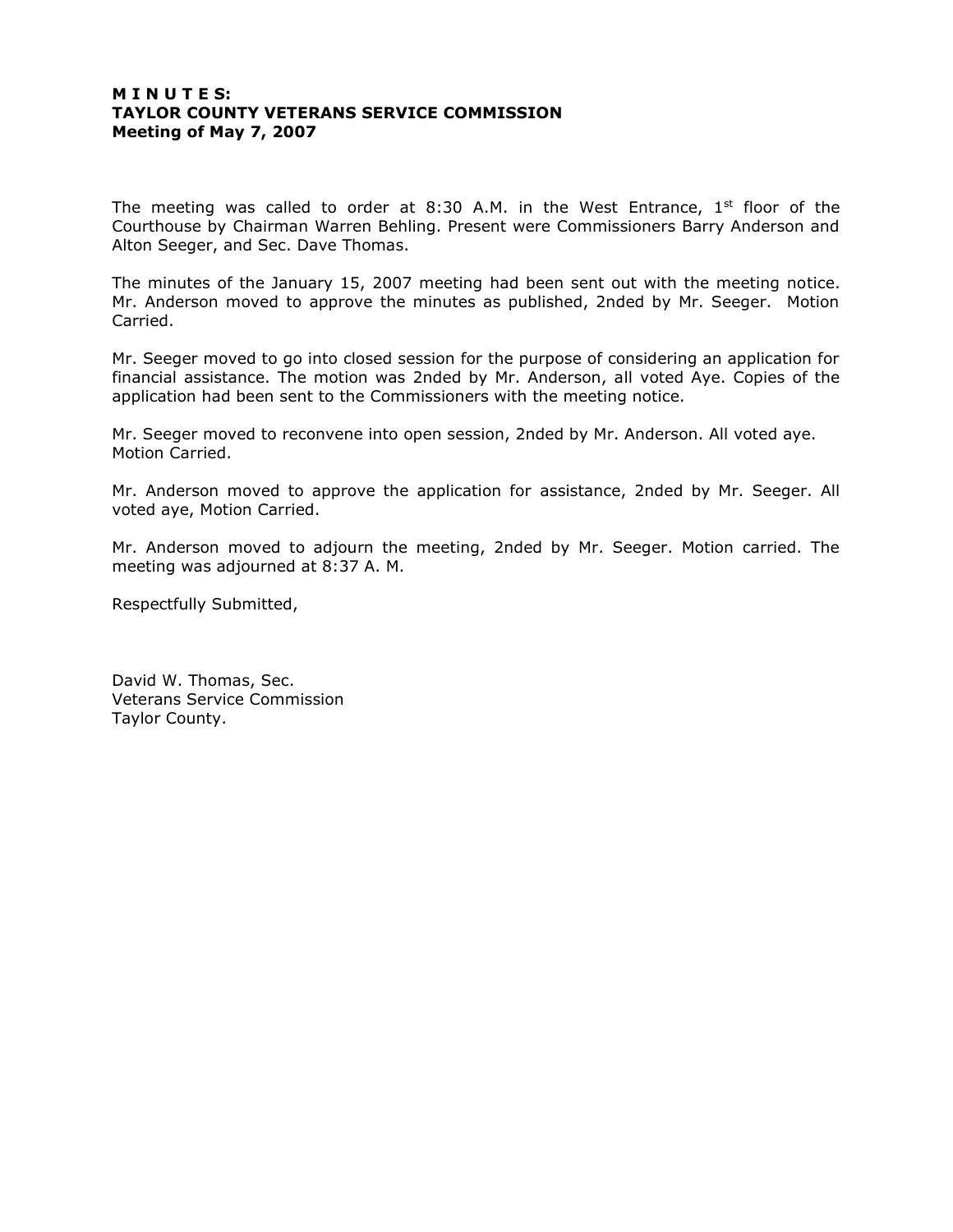# **M I N U T E S: VETERANS SERVICE COMMISSION Meeting of Feb. 26, 2007**

The meeting was called to order by Chairman Warren Behling at 8:00 A.M. in the west entrance,  $1<sup>st</sup>$  floor, Courthouse. Present were Commissioners Barry Anderson and Alton Seeger as well as Sec. Dave Thomas.

The minutes of the January meeting were sent out with this meeting notice. Mr. Anderson moved to approve the minutes as published, 2nded by Mr. Seeger. Motion Carried.

Mr. Behling moved to go into closed session for the purpose of consideration of applications for assistance. The motion was 2nded by Mr. Anderson, all voted aye. Motion Carried.

Mr. Anderson moved to reconvene into open session, 2nded by Mr. Seeger. All voted aye. Motion Carried.

Mr. Anderson moved to grant the requested assistance for applicant  $#1$  (DT), 2nded by Mr. Seeger. Motion Carried.

Mr. Anderson moved to grant partial assistance for applicant #2 (MK), 2nded by Mr. Seeger. Motion Carried.

Mr. Seeger moved to grant assistance in the amount of \$200.00 to applicant #3 (RL), 2nded by Mr. Anderson. Motion Carried.

Mr. Anderson moved to approve the application of Applicant #4 (TF) to pay for the cost of volunteer drivers from the Commission On Aging for the cost of transportation to the VA Medical Center in Madison, WI. The motion was 2nded by Mr. Seeger. Motion Carried.

Mr. Anderson moved to adjourn, 2nded by Mr. Seeger. Motion carried, and the meeting was adjourned at 8:50 A.M.

Respectfully Submitted,

David W. Thomas, Sec. Veteran's Service Commission